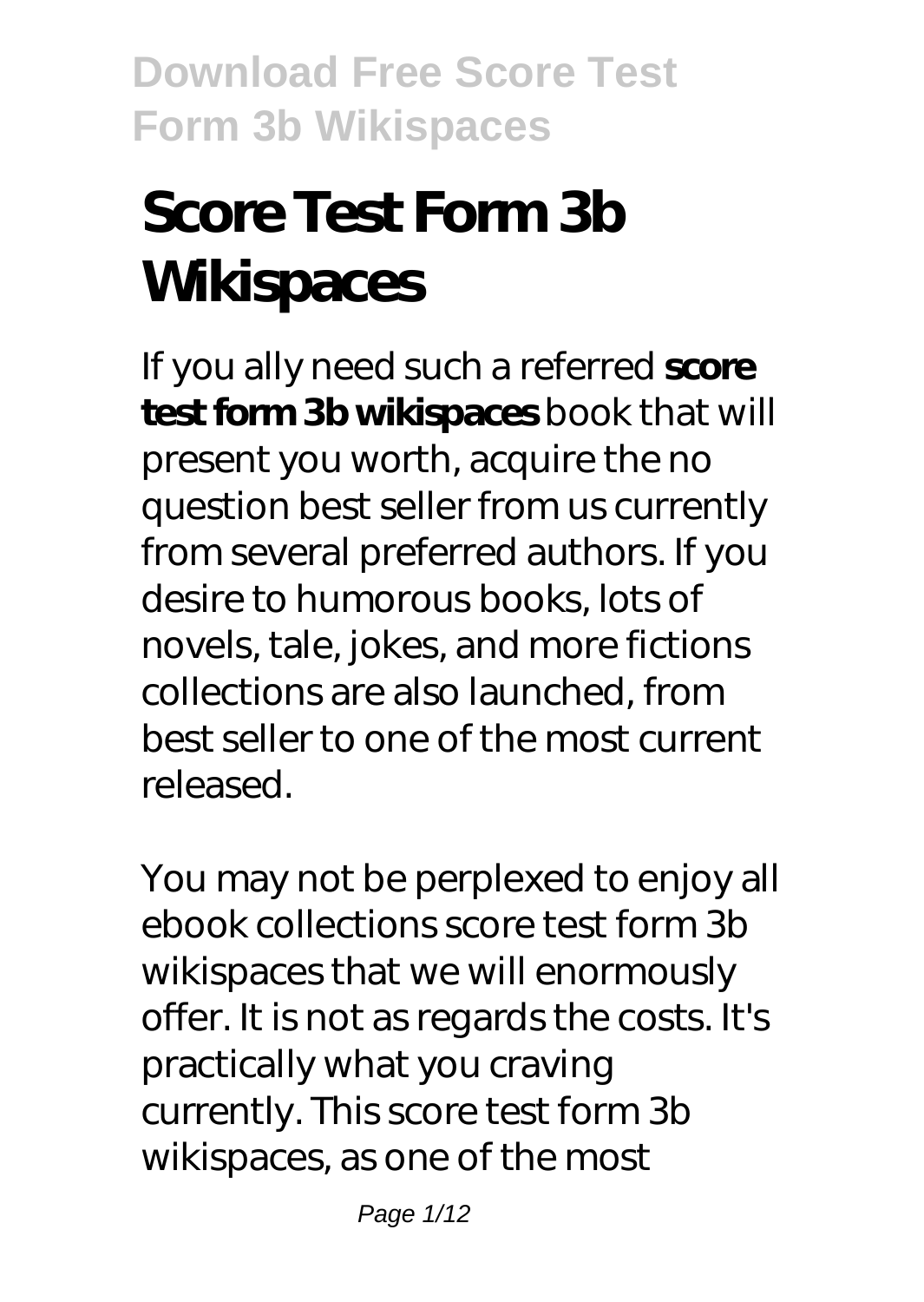effective sellers here will extremely be in the course of the best options to review.

Better to search instead for a particular book title, author, or synopsis. The Advanced Search lets you narrow the results by language and file extension (e.g. PDF, EPUB, MOBI, DOC, etc).

#### **Test, Form 3B SCORE**

Test, Form 2A Write the letter for the correct answer in the blank at the right of each question. 1. Which of the following statements is true? A. 2 < -3 B.  $-4 < -5$ C.  $-4 > -5$ D.  $-3 > 22$ . Which set of integers is graphed on the number line?-3-2-1012 3 4 5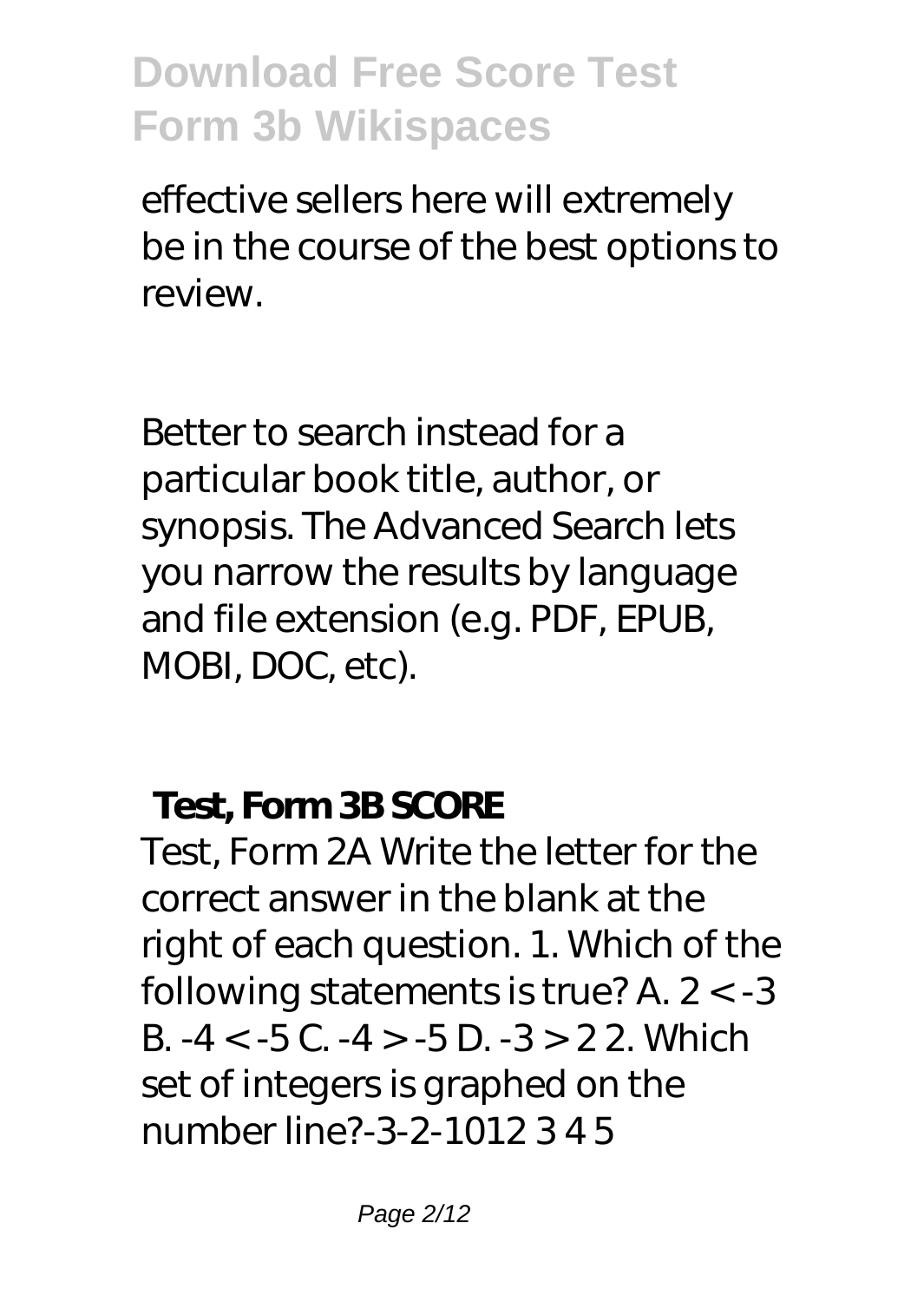#### **SCORE Test, Form 3A**

Smarter Balanced Grade 6 Mathematics Practice Test Scoring Guide 32 Key: Part A: 1. Part B: 30 (or any number equivalent to 30) Rubric: (2 points) Student enters 1 in the first response box and 30 in the second response box. (1 point) Student enters 1 in the first response box or 30 in the second response box.

### **Score Test Form 3b Wikispaces**

Test, Form 3B. Write the correct answer in the blank at the right of each question. 1. Find the area of the parallelogram. 8 ft 7 ft 4 ft. 2. Find the base of a parallelogram with height 13.5 yards and an area of 159.3 square yards. 3. A scrap of fabric has the dimensions shown.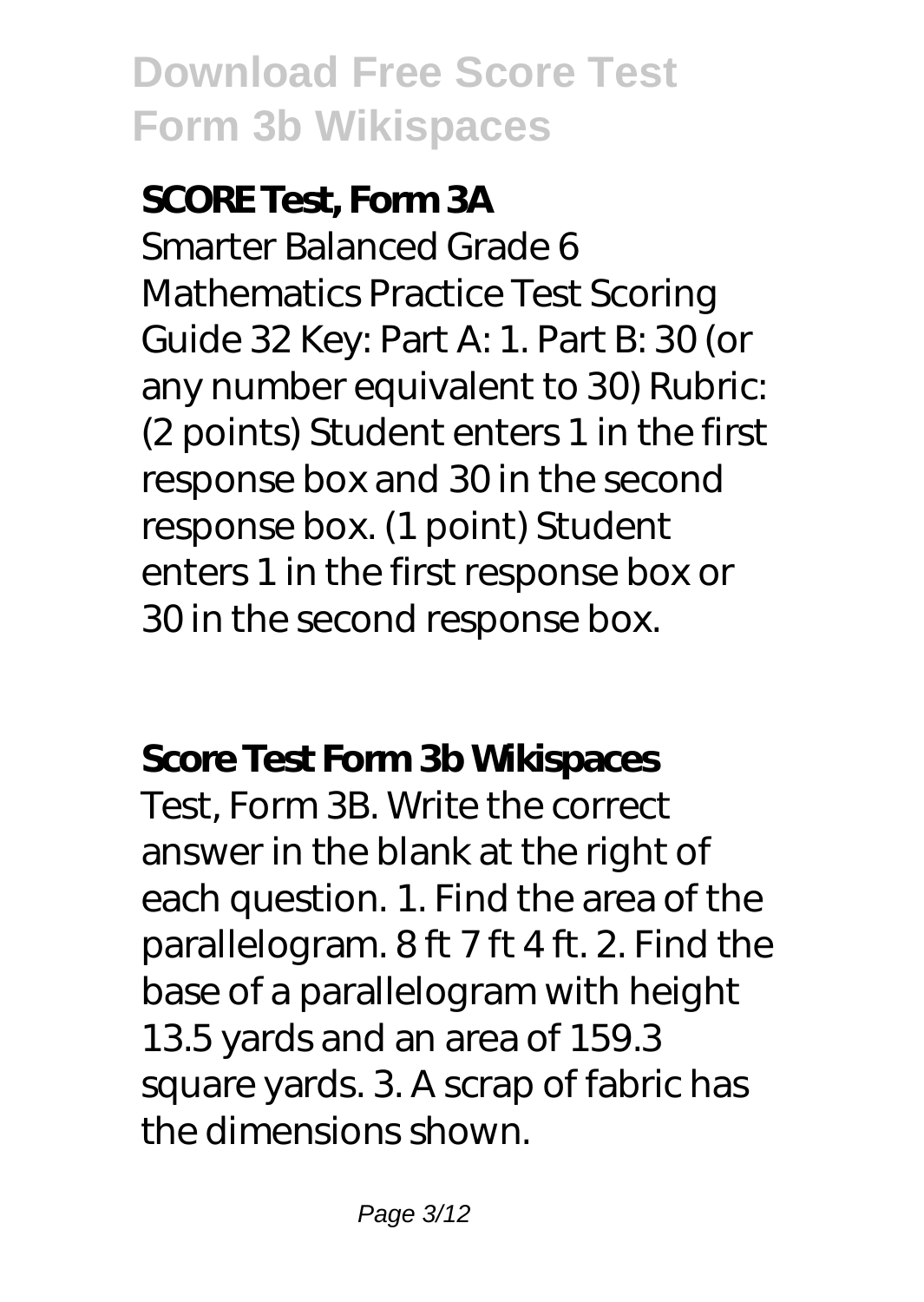### **Test, Form 2B SCORE - MRS. MARRERO'S CLASS**

6 SCORE Write the letter for the correct answer in the blank at the right of each question. 1. Find the sum of the measures of the interior angles of a convex 50-gon. A 9000 B 8640 C 360 D 172.8 2. Find the value of x. F 16 H 50 G 34 2 2.J 70 3. Find the sum of the measures of the exterior angles of a convex 65-gon. A 5.54 B 90 C 180 D 360 4.

#### **Test, Form 3A**

9. Macy has completed 78% of the 50 questions on the test. How many questions has Macy completed? 10. Christina estimates that she will spend \$250 on new summer clothes. She actually spent \$350. What is the percent error? Round to the nearest whole percent. 11. Gregory predicts Page 4/12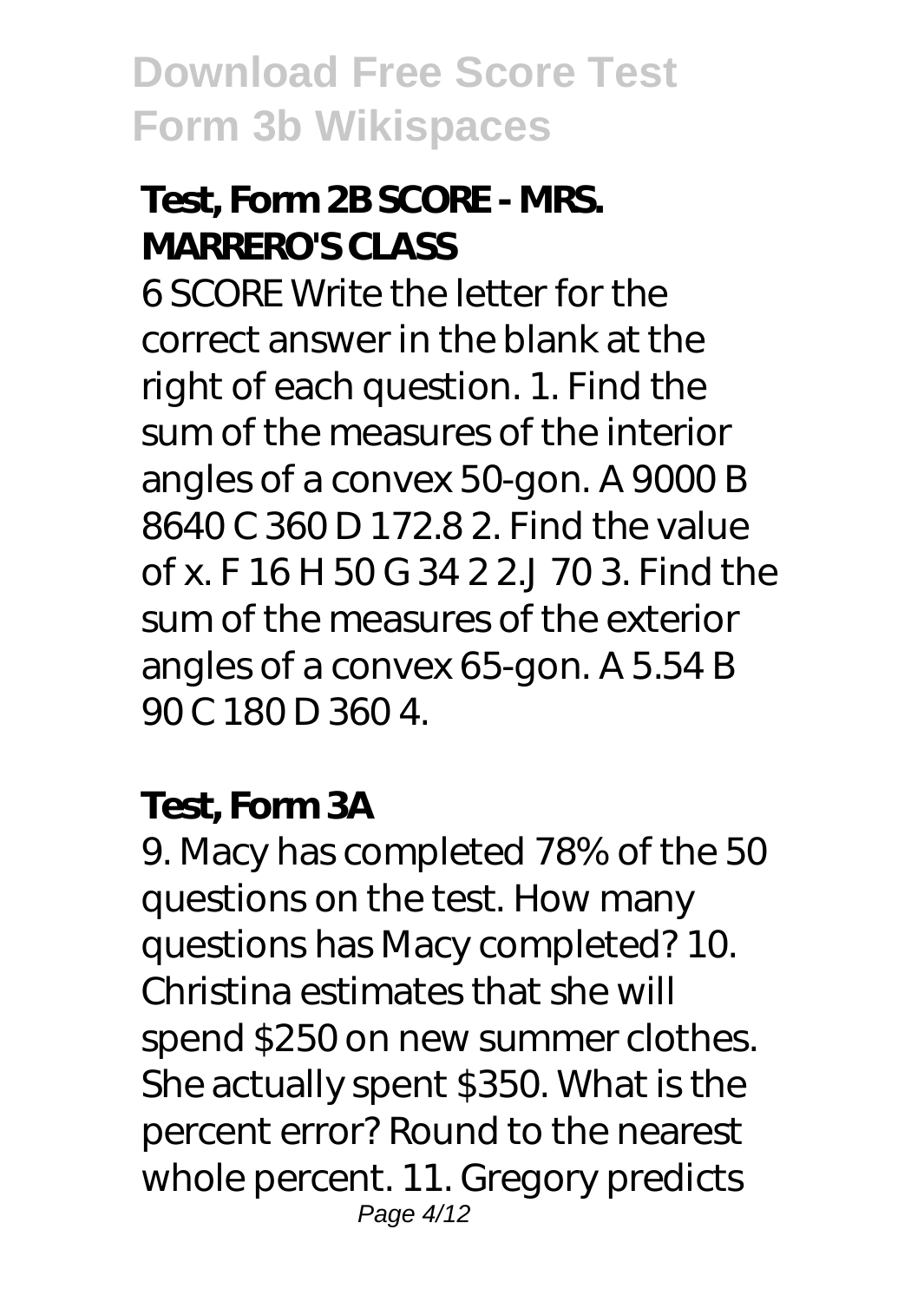that 310 people will attend the spring play.

#### **SCORE Test, Form 3B**

3. Crystal bowled two games for a total score of 202. Her score for the second game was 30 points less than the score of her first game. Write and solve an equation to find her score for the second game. Solve each equation. 4. -0.7y = 9.1 5. 2 −1 4 m +  $3 = 4 - 186 - 19.2 = -3.6x + 2.47$ . -2a  $= 12 - 4a 8 - 2 - 23n + 21 = - - - 1$  $3n$ 

### **NAME DATE PERIOD 6 Chapter 6 Test, Form 2B**

Chapter 7 Test, Form 2A NAME DATE PERIOD SCORE ©Glencoe/McGraw-Hill 435 Glencoe Algebra 1 Assessment Write the letter for the correct answer in the blank at the Page 5/12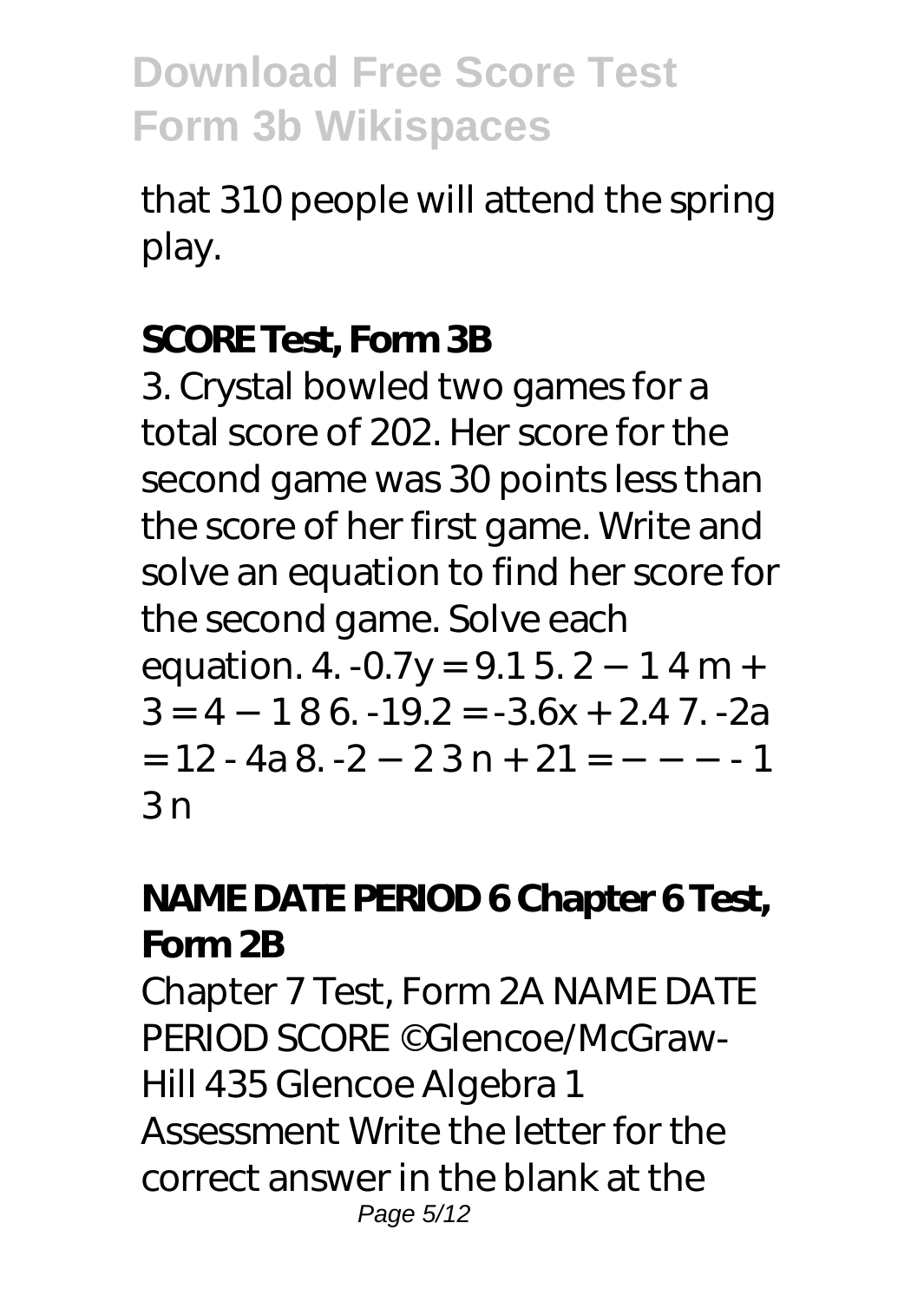right of each question.

### **SCORE Test, Form 3B - Ms. Hoover's 6th Grade Math Class ...**

Find the original coordinates of the triangle RKG. 2 . In the figure at the right, D' E' F' is a dilation of DEF. Find the scale factor of the dilation, and classify it as an enlargement or a reduction. For Exercises 3 and 4, triangle LPT is rotated 270° clockwise about the origin.

#### **connellmath.cmswiki.wikispaces.net**

More "Course 1 Chapter 4 Multiply And Divide Fractions Test Form 1B" links. SCORE Test, Form 3A - Xenia Community Schools. ... SCORE Test, Form 3B - wikispaces.net.

#### **SCORE Test, Form 3B - Mrs. Brown's Math Class**

Page 6/12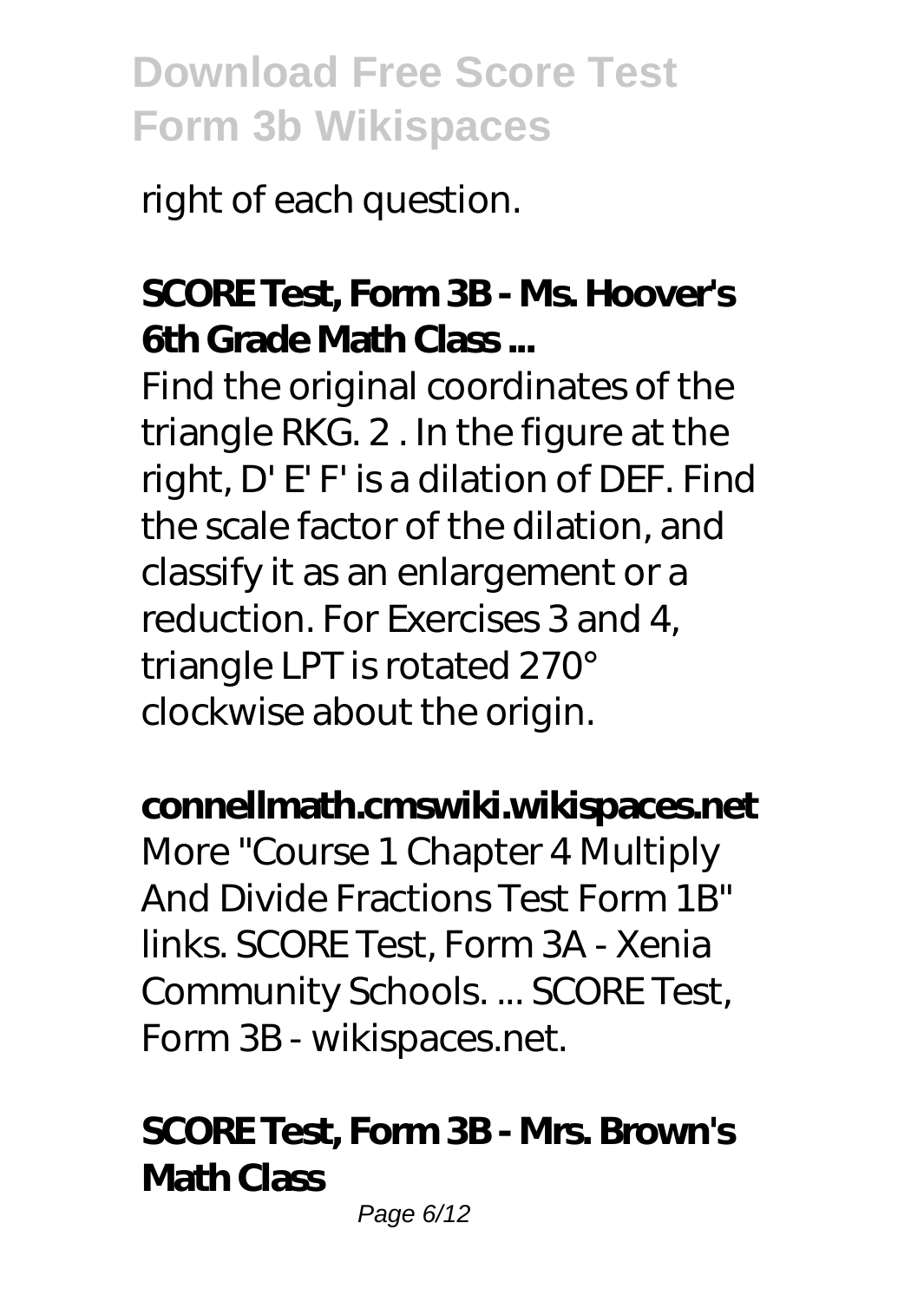Course 2 • Chapter 8 Measure Figures 187 NAME DATE PERIOD SCORE \_\_\_\_\_\_ Copyright © The M

### **SCORE Test, Form 1B**

We would like to show you a description here but the site won't allow us.

### **NAME DATE PERIOD 7 Chapter 7 Test, Form 2A SCORE**

SCORE miles away. What is her Test, Form 3A (continued) 16. It takes Mara 50 minutes to walk to her friend's house I— walking pace in miles per hour? 17. A recipe calls for 2— cups of milk. If the recipe is tripled, how much milk is needed? 18. Tom practiced piano I— hours on Monday and — he practice in all those two days? 19.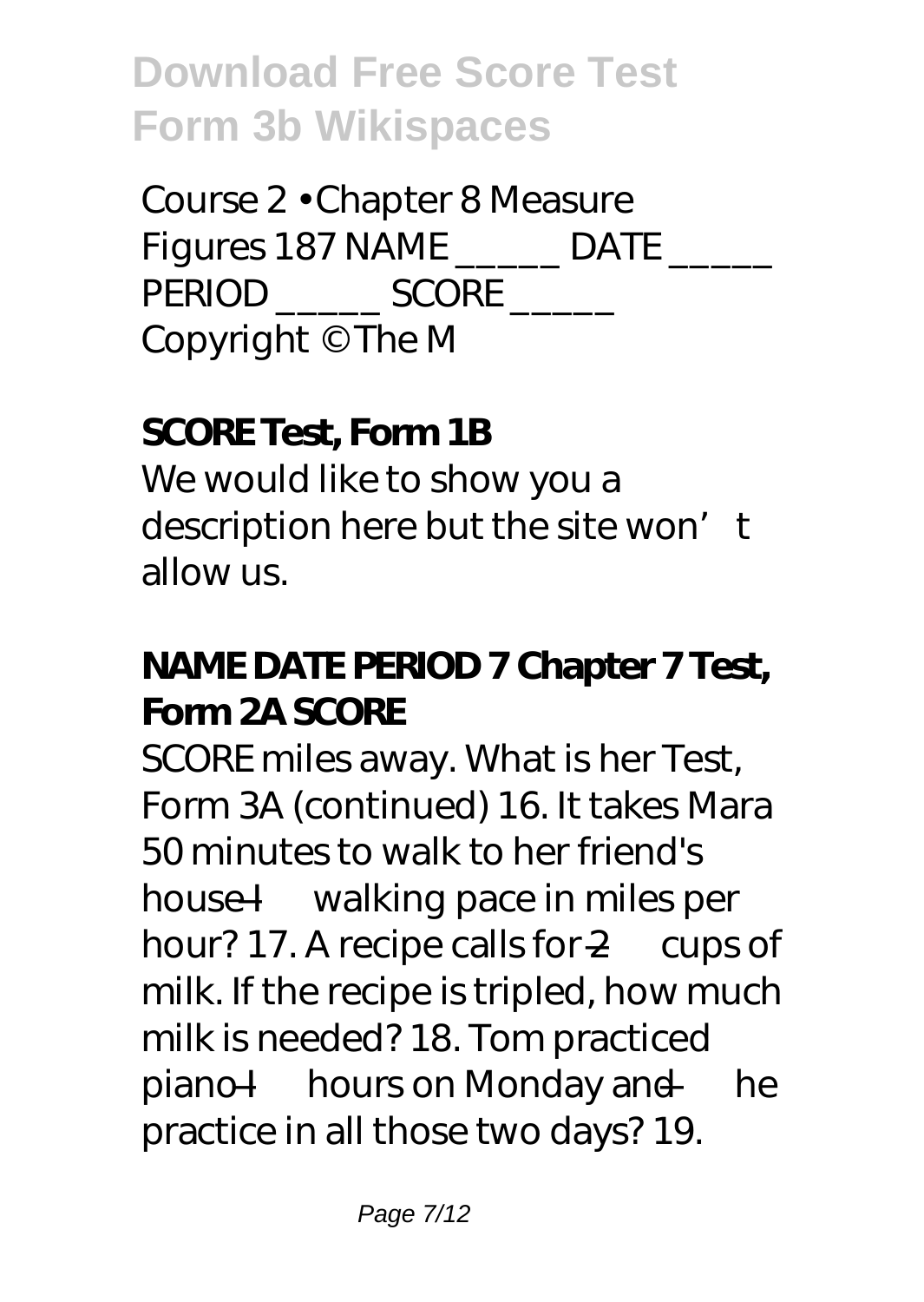#### **Score test - statlect.com**

Chapter Test, Form 3B (continued) Solve. 11. A store sells 15 23 pounds of carrots, 12 \_\_1 3 pounds of asparagus, and 3 \_\_2 3 pounds of cabbage. How many pounds did the store sell altogether? 12. Estrella spent the weekend reading. On Friday night, she read for \_\_1 3 hour. On Saturday, she read for \_\_1 6 hour, and on Sunday she read for 1\_\_ 4 hour.

#### **SCORE Test, Form 3B**

NAME \_\_\_\_\_ DATE \_\_\_\_\_ PERIOD SCORE Course 3 • Chapter 9 Scatter Plots and Data Analysis 207 Copyright © The M

### **Course 1 Chapter 4 Multiply And Divide Fractions Test Form 1B**

9. What is the equation in slope-Page 8/12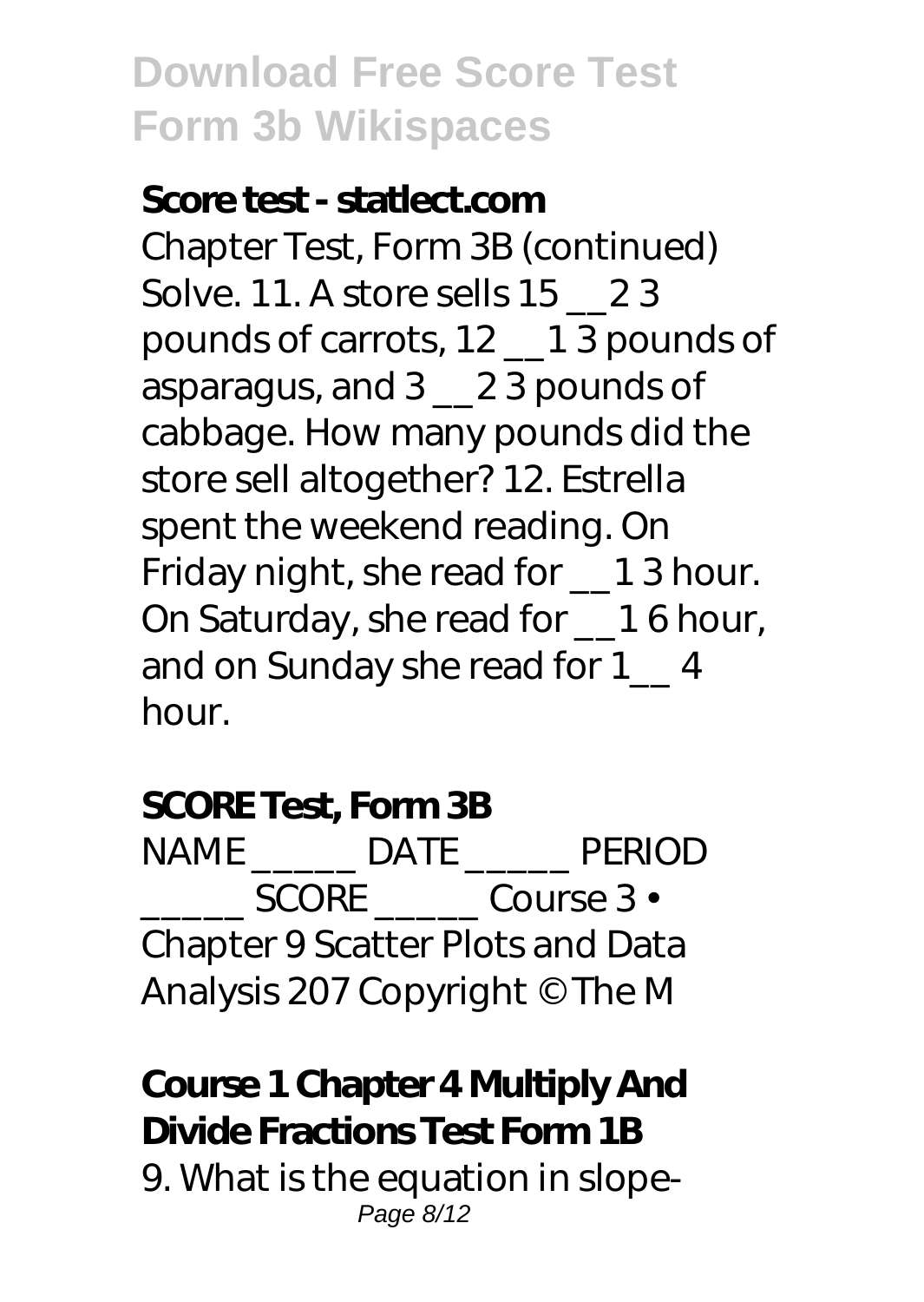intercept form for the line that passes through the points  $(-1, 3)$  and  $(-2, -3)$ ? A.  $y = 6x - 9C$ .  $y = -6x - 9B$ .  $y = 6x + 9$ D.  $y = -6x + 910$ . What is the solution of the system of equations below? y +  $2x = 2y + 4x = 0$  F. (1, -4) G. (-1, -4) H. (-1, 4) I. (1, 4) 11. Georgia is renting two kinds of rowboats for ...

#### **Name Date Chapter Test, Form 3A**

Write each phrase as an algebraic expression. 12. 16 seconds faster than Najib's time 13. one piece more than twice the number of pieces 14. one third of Danielle' sheight 15. six meters less than four times the width 16. Devante made and sold 8 pitchers of lemonade at his lemonade stand.

#### **Test, Form 2B**

Test, Form 3B SCORE (continued) For Exercises 8 and 9, use Page  $9/12$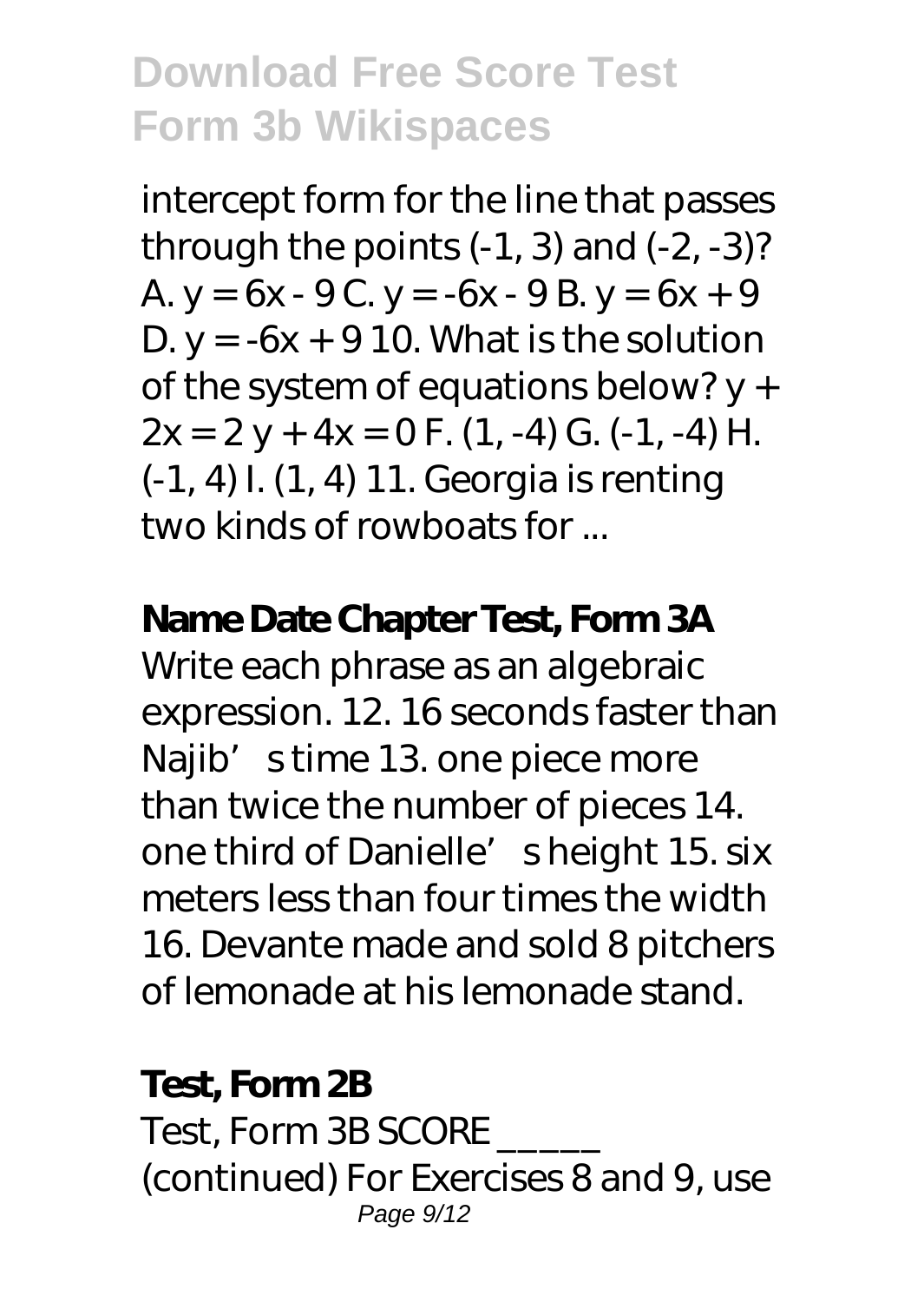the ratio table given to solve each problem. 8. Daurie rides on her motorcycle for 252 miles on 6 gallons of gas. At this rate, how far will she get on 2 gallons of gas? 252 Distance (mi) Gasoline (gal) 2 6 8. 84 mi 10 9. 54 days 10. After working for 24 hours, Zoe made \$234.

### **Test, Form 2A - Mrs. Pelerin's 6th Grade Math Class!**

The score test allows to deal with null hypotheses of the following kind: where is an unknown parameter belonging to a parameter space , and is a vector valued function (). As we have explained in the introductory lecture mentioned above, most of the common parameter restrictions that one might want to test can be written in the form .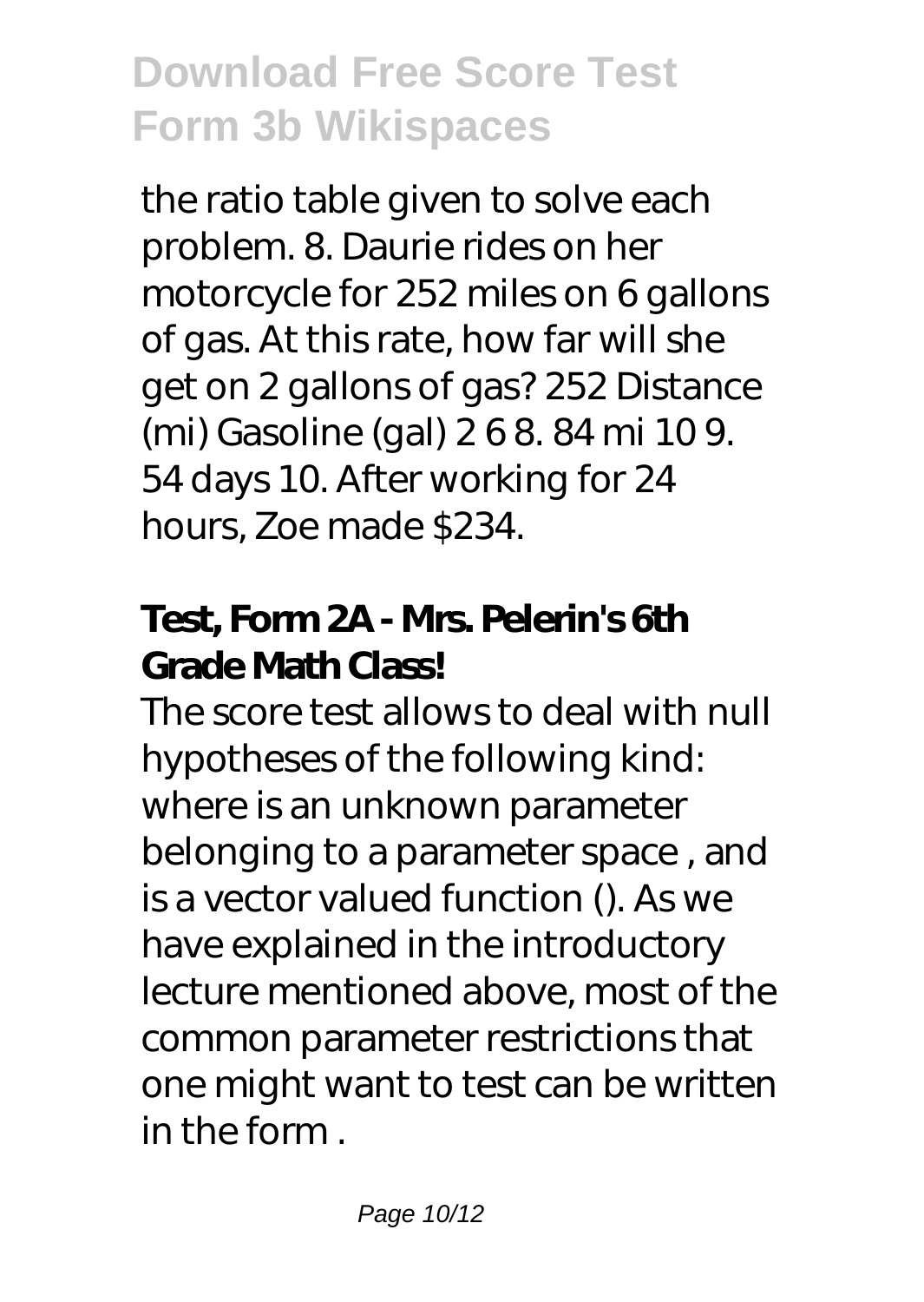### **7 Chapter 7 Test, Form 2A SCORE - Amazon S3**

Test, Form 3B (continued) SCORE\_\_\_\_\_ Find each percent of change. Round to the nearest whole percent. State whether the percent of change is an increase or a decrease. 13. \$210 to \$35 13. \_\_\_\_\_ 14. 6,520 to 9,408 14. \_\_\_\_\_ 15. The price of a dozen cookies at a bake sale last year was \$2. This year the price for a dozen of cookies was \$5.

#### **www.ccsdut.org**

 $4 = 9$  in logarithmic form. A log  $1^{\degree}$  4  $9 = 6561$  C log  $96561 = 714$  B log 6561 9 =  $\degree$  1 4 D log 1  $\degree$  4 6561 = 97. 8. Evaluate 5log 5 63. F 58 G 315 H log 5 63 J 63 8. 9. Solve log  $1^{\circ}$  5 x = -1. A ˜ 1 B 25-5 C 5 D - ˜ 5 9. 10. Solve log  $3 (5x + 1)$   $\log 3 (3x + 7)$ . F  $\{x | x \leq 3\}$ G  $\{x | x \ 4\}$  H  $\{x | x \ 6\}$  J  $\{x | x \ 27\}$  10. Page 11/12